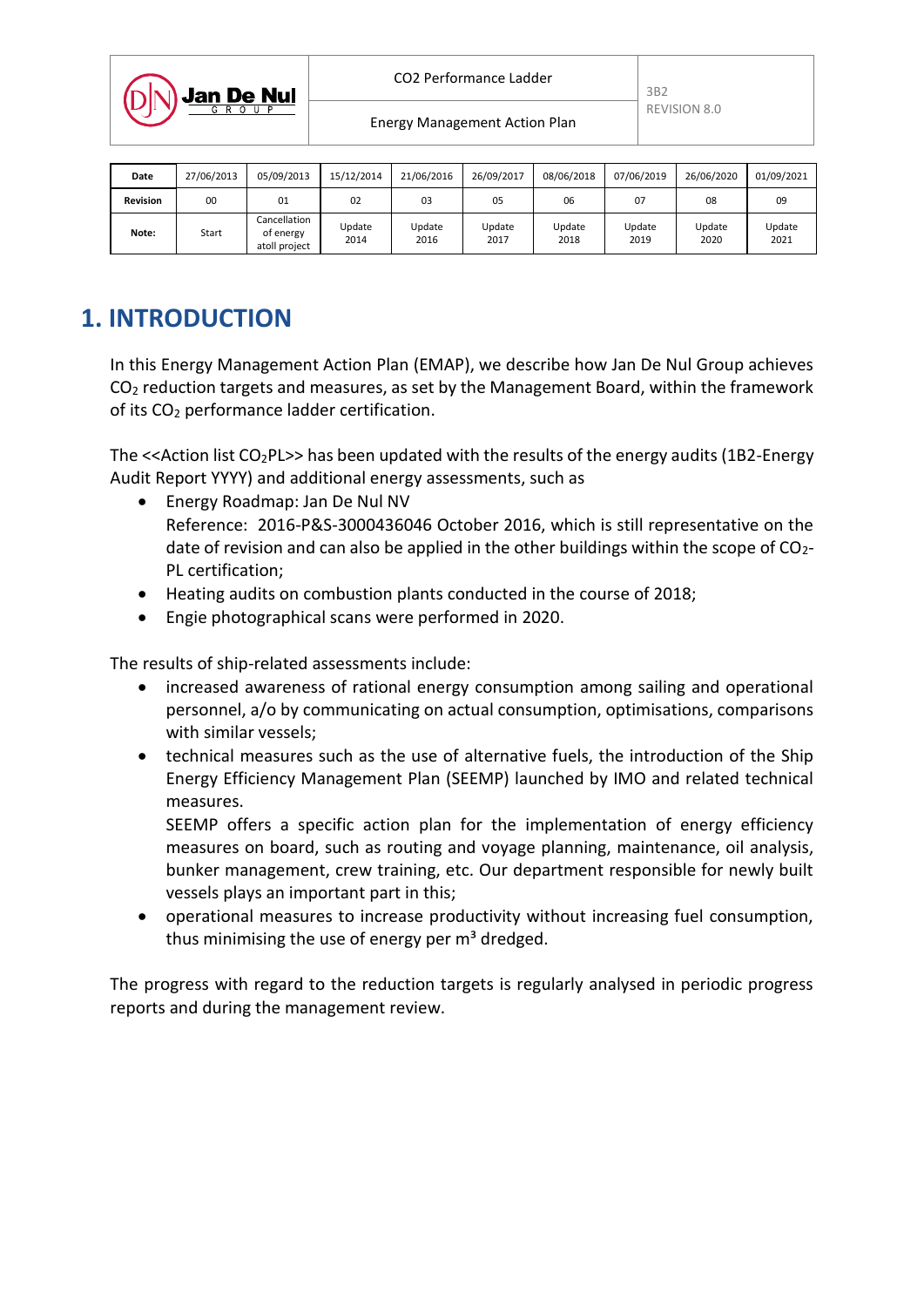

#### For this EMAP, the following ISO50001 elements have served as a basis:

| ISO 50001                                              | CO <sub>2</sub> ladder  | Deming       | Jan De Nul                                                                                                                                                                                                                                                                                                                  |
|--------------------------------------------------------|-------------------------|--------------|-----------------------------------------------------------------------------------------------------------------------------------------------------------------------------------------------------------------------------------------------------------------------------------------------------------------------------|
| §6.3 Energy assessment                                 | 2A3                     | PLAN         | Energy flows and $CO2$ emissions can be found in the Carbon Footprint, GHG<br>and progress reports                                                                                                                                                                                                                          |
|                                                        |                         |              | New savings opportunities are discussed within the scope of energy audits<br>and (external) energy assessment studies and laid down in the Management<br>Review and the Energy Action Plan (EMAP)                                                                                                                           |
| Energy targets,<br>§6.2                                | B/2C2                   | PLAN/DO      | JDN Policy Statement (--> website)                                                                                                                                                                                                                                                                                          |
| assignments and action                                 |                         |              | JDN Code of Conduct                                                                                                                                                                                                                                                                                                         |
| plans                                                  |                         |              | <b>Energy Management Action Plan</b>                                                                                                                                                                                                                                                                                        |
|                                                        |                         |              | List of measures on SKAO website                                                                                                                                                                                                                                                                                            |
| §6.3<br>Monitoring,<br>measurements<br>and<br>analysis | 3C1, 4B2, (5B2,<br>5C3) | <b>CHECK</b> | Half-yearly updating of Carbon Footprint, GHG and progress reports.<br>Conducting internal and external (energy) audit, self-assessment,<br>deliberation within steering group, management review.                                                                                                                          |
|                                                        |                         |              | The steering cycle that Jan De Nul NV has set up for its $CO2$ policy includes the<br>periodic measurement of $CO2$ emissions and the periodic analysis of and<br>reporting on our progress in terms of targets and measures. For more<br>information, we refer to the Quality Management Plan and the Periodic<br>Reports. |
| ş<br>6.3<br>Deviations,                                | Continuous              | <b>ACT</b>   | If deviations are found during the steering cycle, or if correction is required                                                                                                                                                                                                                                             |
| corrective<br>and                                      | improvement             |              | for any other reason, the $CO2PL$ manager will coordinate adjustments in                                                                                                                                                                                                                                                    |
| preventative measures                                  |                         |              | accordance with the steering cycle and activity description included in the                                                                                                                                                                                                                                                 |
|                                                        |                         |              | <b>Quality Management Plan</b>                                                                                                                                                                                                                                                                                              |

## **2. REDUCTION TARGETS**

### **2.1 TARGETS AND MEASURES**

Within the boundary of the  $CO<sub>2</sub>$  performance ladder certificate, Jan De Nul Group sets a number of targets in its annual management review based on feasible reductions identified in internal and external energy and also initiates the necessary actions in view of their realisation.

The targets are set annually during the management review (check 2B4-Management Review) and are described in the document <<4B1-Targets>>, which is published on the website and also establishes specific measures. If necessary, details of the measures are listed in the document <<Action list CO2PL>>.

The progress of the actions is monitored in the relevant work and steering groups.

For projects with an award advantage, separate targets and actions may be formulated within the project. These are documented at project level and bundled in the project file.

### **2.2 MONITORING AND MEASUREMENTS**

In <<4A2-KMP Chain analysis and inventory>> and <<3A1-GHG Report YYYY>, it is stated that  $CO<sub>2</sub>$  emissions are measured periodically. The progress in terms of targets and measures is analysed and reported on in periodic reports <3B1-Progress report YYYY>>.